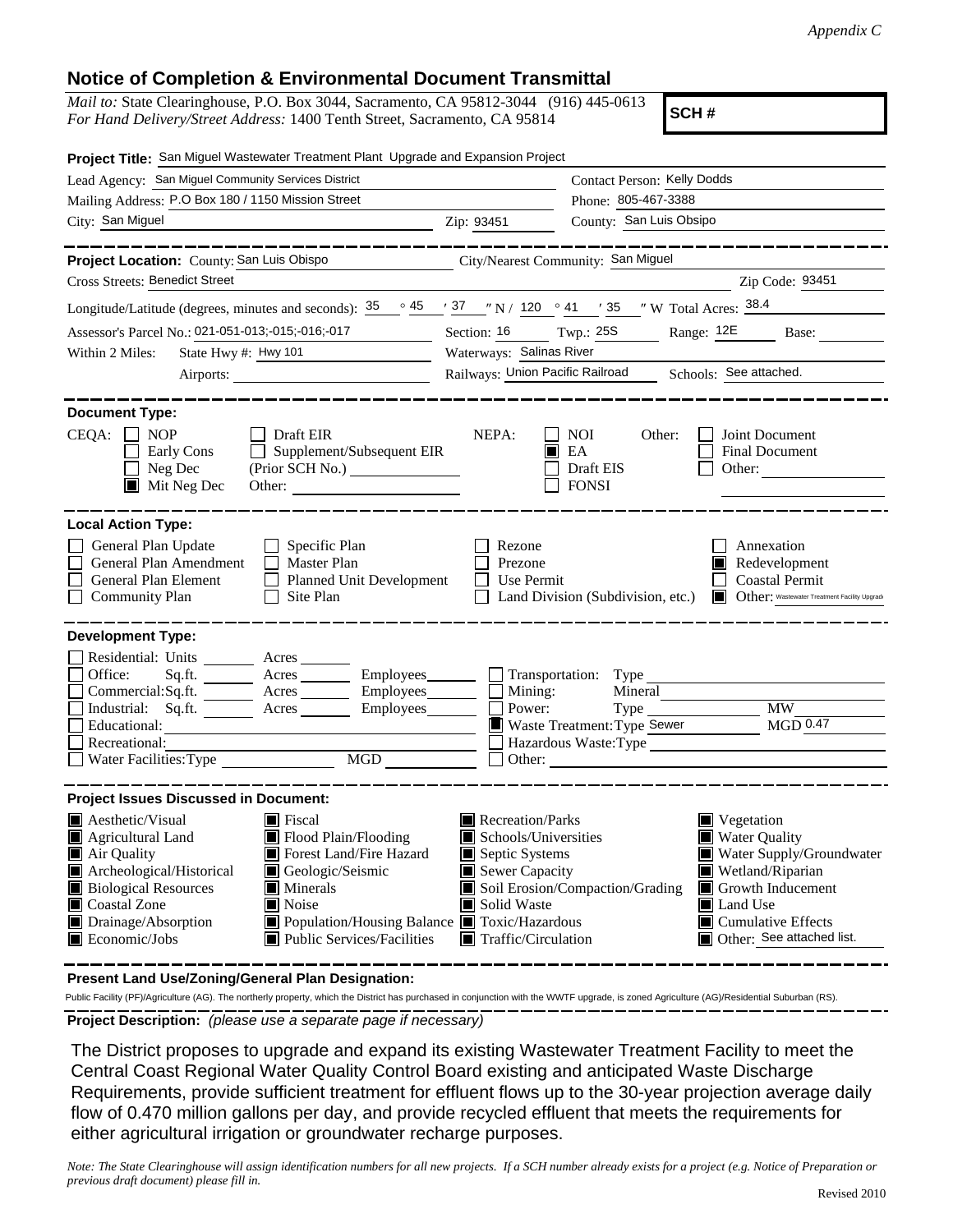## **Reviewing Agencies Checklist**

| Lead Agencies may recommend State Clearinghouse distribution by marking agencies below with and "X".<br>If you have already sent your document to the agency please denote that with an "S".                                                                                                                                  |                                                     |  |  |  |  |  |
|-------------------------------------------------------------------------------------------------------------------------------------------------------------------------------------------------------------------------------------------------------------------------------------------------------------------------------|-----------------------------------------------------|--|--|--|--|--|
| Air Resources Board<br>X                                                                                                                                                                                                                                                                                                      | Office of Historic Preservation                     |  |  |  |  |  |
| Boating & Waterways, Department of                                                                                                                                                                                                                                                                                            | Office of Public School Construction                |  |  |  |  |  |
| California Emergency Management Agency                                                                                                                                                                                                                                                                                        | Parks & Recreation, Department of                   |  |  |  |  |  |
| California Highway Patrol                                                                                                                                                                                                                                                                                                     | Pesticide Regulation, Department of                 |  |  |  |  |  |
| Caltrans District #                                                                                                                                                                                                                                                                                                           | <b>Public Utilities Commission</b>                  |  |  |  |  |  |
| <b>Caltrans Division of Aeronautics</b>                                                                                                                                                                                                                                                                                       | Regional WQCB $#3$<br>$\boldsymbol{\mathsf{X}}$     |  |  |  |  |  |
| <b>Caltrans Planning</b><br>$\overline{\phantom{a}}$                                                                                                                                                                                                                                                                          | <b>Resources Agency</b>                             |  |  |  |  |  |
| Central Valley Flood Protection Board                                                                                                                                                                                                                                                                                         | Resources Recycling and Recovery, Department of     |  |  |  |  |  |
| Coachella Valley Mtns. Conservancy                                                                                                                                                                                                                                                                                            | S.F. Bay Conservation & Development Comm.           |  |  |  |  |  |
| <b>Coastal Commission</b>                                                                                                                                                                                                                                                                                                     | San Gabriel & Lower L.A. Rivers & Mtns. Conservancy |  |  |  |  |  |
| Colorado River Board                                                                                                                                                                                                                                                                                                          | San Joaquin River Conservancy                       |  |  |  |  |  |
| Conservation, Department of                                                                                                                                                                                                                                                                                                   | Santa Monica Mtns. Conservancy                      |  |  |  |  |  |
| Corrections, Department of                                                                                                                                                                                                                                                                                                    | <b>State Lands Commission</b>                       |  |  |  |  |  |
| <b>Delta Protection Commission</b>                                                                                                                                                                                                                                                                                            | <b>SWRCB: Clean Water Grants</b>                    |  |  |  |  |  |
| Education, Department of                                                                                                                                                                                                                                                                                                      | <b>SWRCB: Water Quality</b>                         |  |  |  |  |  |
| <b>Energy Commission</b>                                                                                                                                                                                                                                                                                                      | <b>SWRCB: Water Rights</b>                          |  |  |  |  |  |
| $\mathsf{X}$<br>Fish & Game Region # 4                                                                                                                                                                                                                                                                                        | Tahoe Regional Planning Agency                      |  |  |  |  |  |
| Food & Agriculture, Department of                                                                                                                                                                                                                                                                                             | Toxic Substances Control, Department of             |  |  |  |  |  |
| Forestry and Fire Protection, Department of                                                                                                                                                                                                                                                                                   | Water Resources, Department of                      |  |  |  |  |  |
| General Services, Department of                                                                                                                                                                                                                                                                                               |                                                     |  |  |  |  |  |
| Health Services, Department of                                                                                                                                                                                                                                                                                                | Other: County of San Luis Obispo<br>X.              |  |  |  |  |  |
| Housing & Community Development                                                                                                                                                                                                                                                                                               | Other:                                              |  |  |  |  |  |
| Native American Heritage Commission                                                                                                                                                                                                                                                                                           |                                                     |  |  |  |  |  |
| Local Public Review Period (to be filled in by lead agency)                                                                                                                                                                                                                                                                   |                                                     |  |  |  |  |  |
| Starting Date 06/09/2022                                                                                                                                                                                                                                                                                                      | Ending Date 07/11/2022                              |  |  |  |  |  |
| Lead Agency (Complete if applicable):                                                                                                                                                                                                                                                                                         |                                                     |  |  |  |  |  |
|                                                                                                                                                                                                                                                                                                                               |                                                     |  |  |  |  |  |
|                                                                                                                                                                                                                                                                                                                               | Address:                                            |  |  |  |  |  |
|                                                                                                                                                                                                                                                                                                                               | City/State/Zip:                                     |  |  |  |  |  |
|                                                                                                                                                                                                                                                                                                                               | Phone:                                              |  |  |  |  |  |
| Phone:                                                                                                                                                                                                                                                                                                                        |                                                     |  |  |  |  |  |
| Depuidy (speed) Koly Dashk<br>Depuid Sammairy Services District, CO-Kally Dealty dealty dealty the<br>sampening distribution of the content with my legally limiting signature<br>. Taken a last Marset Core of the content with my<br>Date: 6-16-22<br><b>Kelly Dodds</b><br><b>Signature of Lead Agency Representative:</b> |                                                     |  |  |  |  |  |

Authority cited: Section 21083, Public Resources Code. Reference: Section 21161, Public Resources Code.